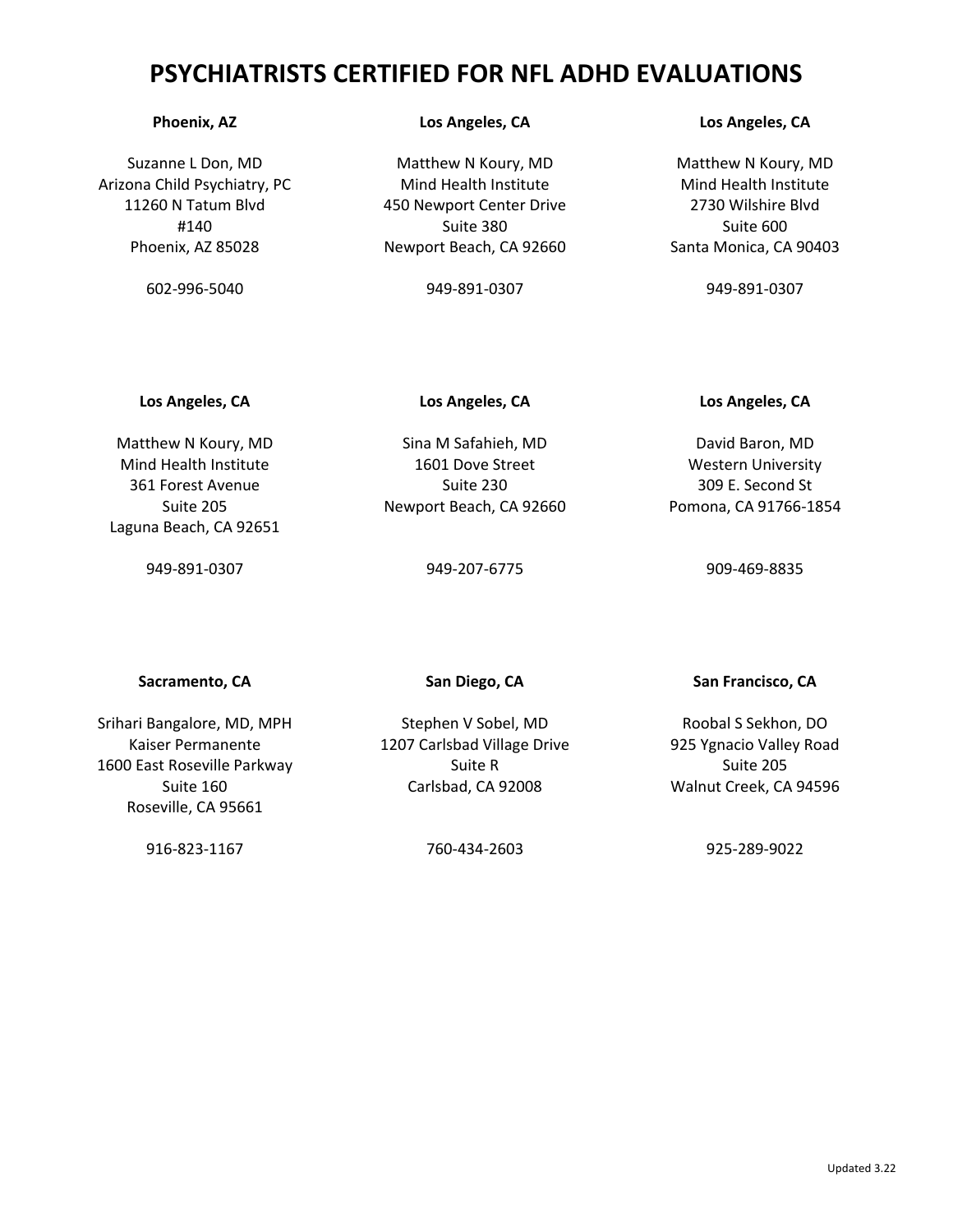#### **San Francisco, CA**

Robert Hendren, DO UCSF LPPI 401 Parnassus Ave. San Francisco, CA 94143

415-476-7044

#### **San Francisco, CA**

Douglas Noordsy, MD Standford University of Psychiatry and Behavioral Neuroscience 401 Quarry Road Stanford, CA 94305

603-667-8480

## **San Francisco, CA**

Ira Glick, MD Department of Psychiatry, Stanford University School of Medicine 2 Scenic Way San Francisco, CA 94121

650-799-1583

#### **Denver, CO**

#### **Washington, DC**

Thomas Vertrees, MD Dodson ADHD Center 7400 E Orchard Rd Suite 240S Greenwood Village, CO 80111

Adelaide S Robb, MD Children's National Health Systems 111 Michigan Ave NW Washington, DC 20010

**Washington, DC**

Antonia L Baum, MD 7171 Woodmont Ave Unit # 402 Bethesda, MD 20815

303-300-6635

## 202-476-3532

301-651-9229

#### **Davie, FL**

**Jacksonville, FL**

**Jacksonville, FL**

Nathaniel Keller, MD 12712 North Winners Circle Davie, FL 33330

Sagar Vijapura, MD Vijapura Behavioral Health 9141 Cypress Green Dr Suite 1 Jacksonville, FL 32256

954-792-0772

904-733-7333

T. Carey Merritt, MD Artistic Psychiatric Associates, LLC 9550 Regency Square Blvd Suite 903 Jacksonville, FL 32225

904-725-6463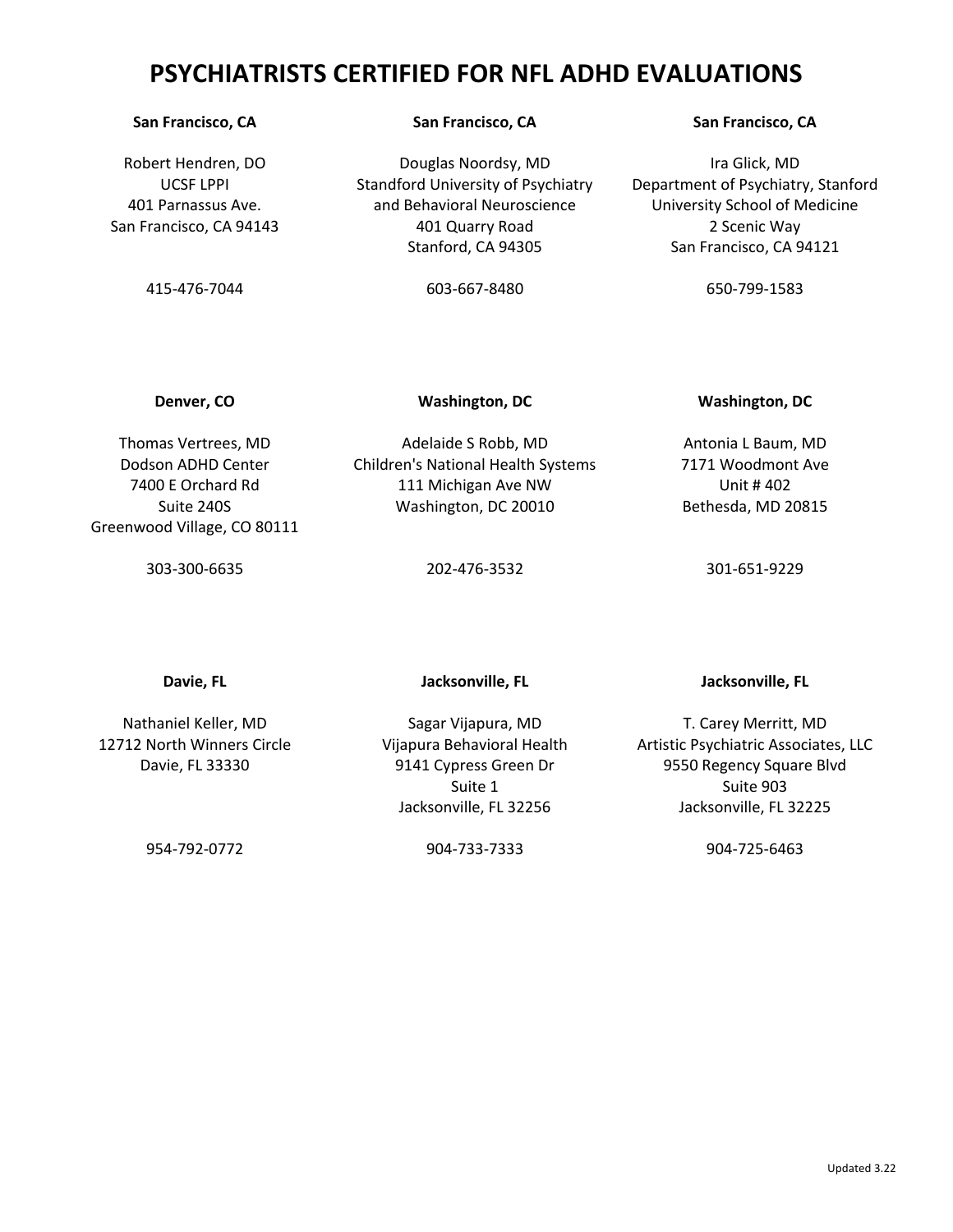| Tampa, FL             | Tampa, FL             | Atlanta, GA                           |
|-----------------------|-----------------------|---------------------------------------|
| Darren Rothschild, MD | Douglas Noordsy, MD   | Scott Firestone, MD                   |
| 1931 Nebraska Avenue  | 2300 N Scenic Highway | <b>Emory Healthcare</b>               |
| Palm Harbor, FL 34683 | Lake Wales, FL 33898  | 550 Peachtree Street, NE<br>7th Floor |
|                       |                       | Atlanta, GA 30308                     |
| 727-786-8000          | 603-667-8480          | 404-778-5526                          |
| Chicago, IL           | Indianapolis, IN      | Indianapolis, IN                      |
| Steven Lammers, MD    | Tyler Flaningham, MD  | Chris Bojrab, MD                      |

Steven Lammers, MD 977 Lakeview Parkway Suite 102 Vernon Hills, IL 60061

Tyler Flaningham, MD Indiana Health Group 703 Pro-Med Lane Carmel, IN 46032

847-549-1023

## 317-843-9922

## 317-843-9922

Indiana Health Group 703 Pro-Med Lane Carmel, IN 46032

#### **New Orleans, LA**

## **New Orleans, LA**

## **Boston, MA**

Yoshio A Kaneko, MD 1105 Massachusetts Avenue Suite 1 G Cambridge, MA 02138

Dean A Hickman, MD Ochsner Health System, Department of Psychiatry 1514 Jefferson Highway, BH-4 New Orleans, LA 70121

504-842-4025

David W Galarneau, MD Ochsner Health 1514 Jefferson Highway BH-4 New Orleans, LA 70121

504-842-4025

617-858-6401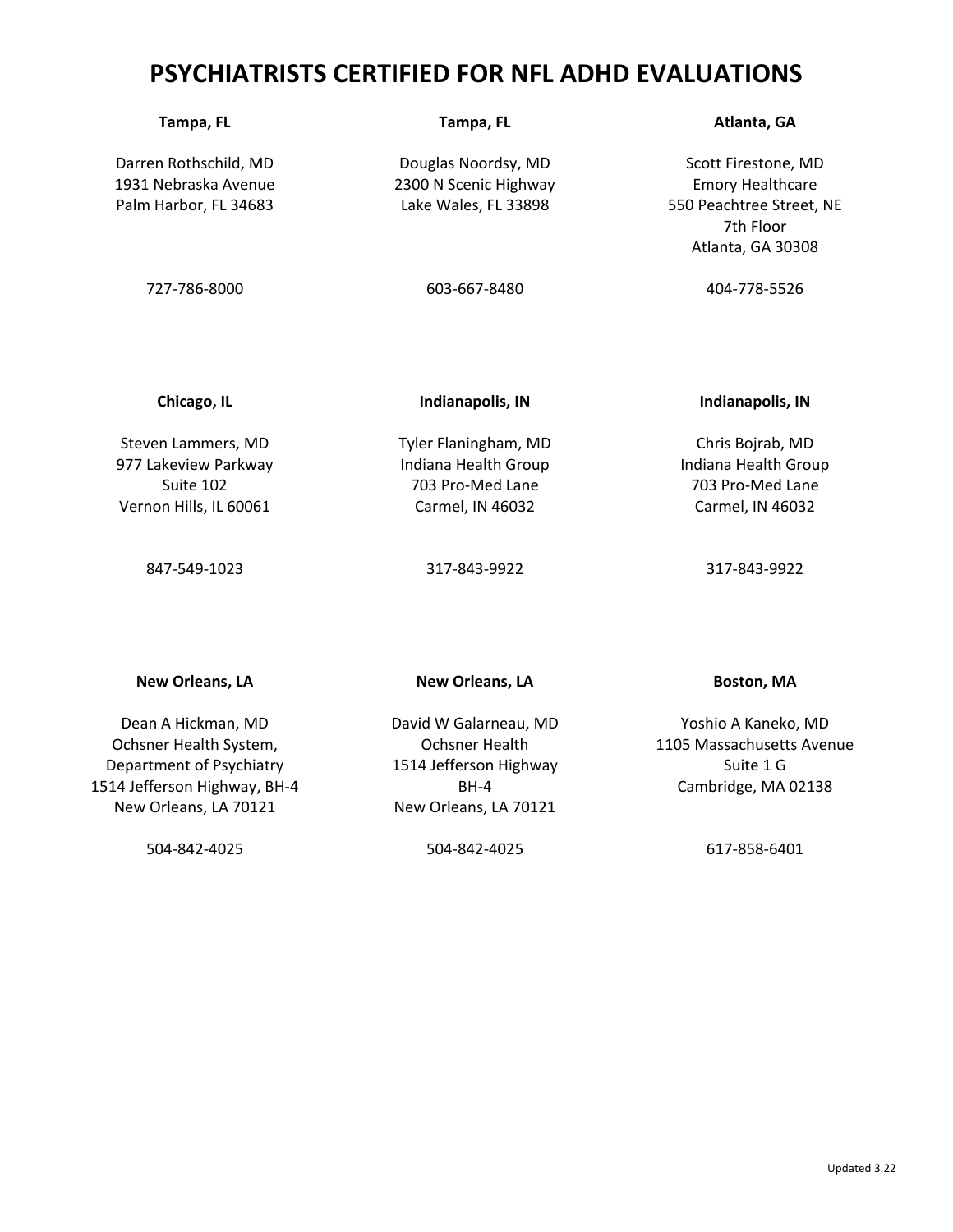#### **Baltimore, MD**

Donald Thompson, MD University of Maryland School of Medicine, Dpartment of Psychiatry 110 South Paca Street, 4th Floor Baltimore, MD 21201

**Baltimore, MD**

David W Goodman, MD Adult Attention Deficit Disorder Center of Maryland 10751 Falls Road, Suite 306 Baltimore, MD 21093

410-583-2726

#### **Baltimore, MD**

Deepak Prabhakar, MD Sheppard Pratt Health System 6501 North Charles Street Baltimore, MD 21204

313-874-6677

**Minneapolis, MN**

Kim Holtmeier, MD Behavioral Health Services, Inc. 8441 Wayzata Blvd Suite 140 Golden Valley, MN 55426

#### **Detroit, MI**

410-328-1108 or 410-328-1815 (assistant: Dee Sewell)

## **Minneapolis, MN**

Mauran Sivananthan, DO 5500 Auto Club Dr. Dearborn, MI 48126

Lawrence Young, MD PrairieCare Medical Group 6363 France Ave South Edina, MN 55435

800-436-7936

## 952-230-9100

651-769-6300

#### **Kansas City, MO**

#### **Kansas City, MO**

## James (Bob) R Batterson, MD Division of Developmental/Behavioral Health, Children's Mercy KC 2401 Gilliam Road Kansas City, MO 64108

816-234-3674

Carl Dubose, MD Saint Luke's Psychiatry and Neuropsychology 4400 Broadway Blvd, Suite 300 Kansas City, MO 64111

816-932-1711 (front desk) 816-932-2384 (personal office)

#### **Charlotte, NC**

Scott Lurie, MD 1808 E 7th St Charlotte, NC 28204

704-376-6577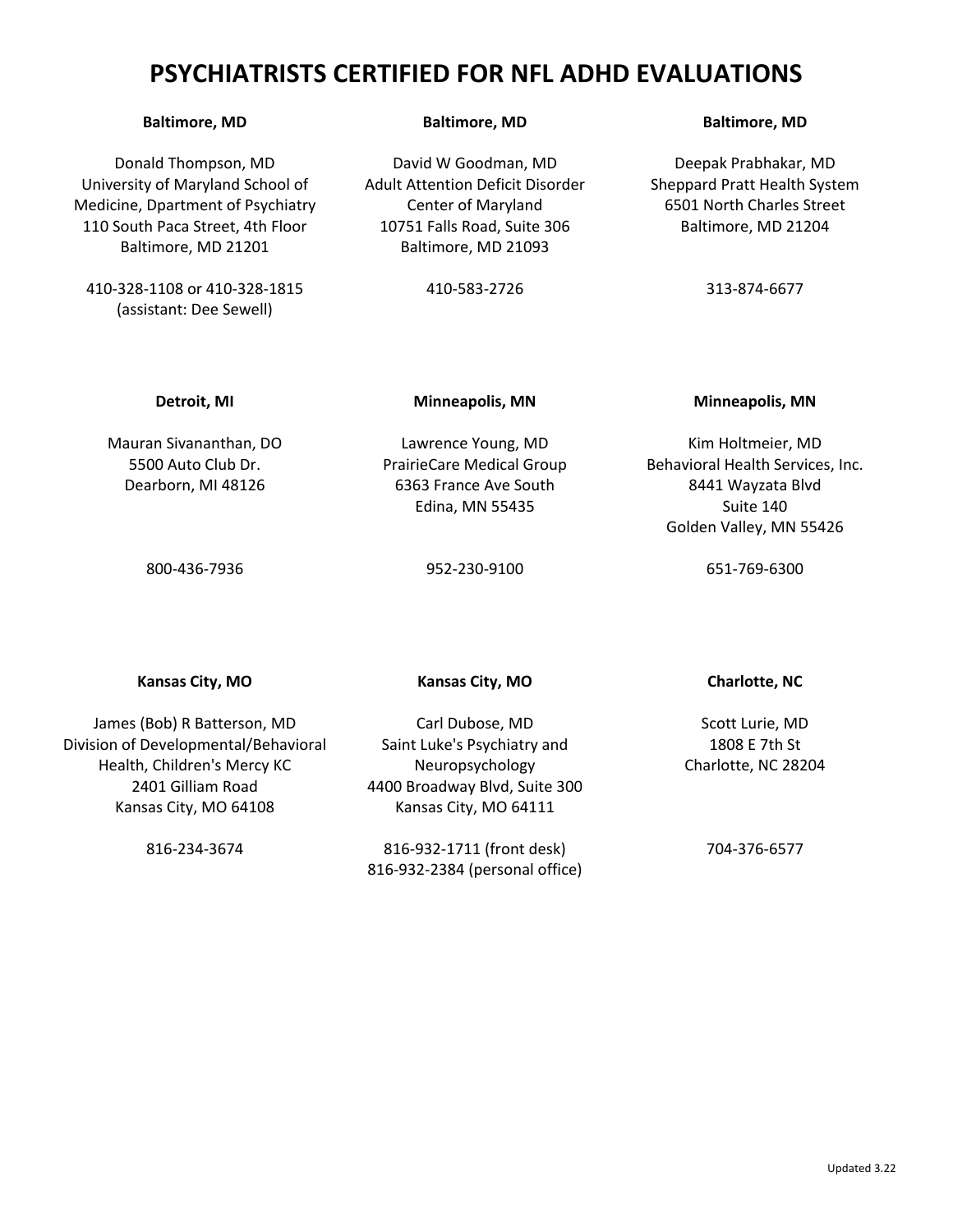#### **Las Vegas**

Ann Childress, MD Center for Psychiatry and Behavioral Medicine, Inc. 7351 Prairie Falcon Road, Suite 160 Las Vegas, NV 89128

## **Buffalo, NY**

Adam Ashton, MD Suburban Psychiatric Associates 85 Bryant Woods South Amherst, NY 14228

716-689-3333

### **New York/New Jersey**

Joseph F Acquaviva, MD Psychiatric Associates 218 Rt 17 North Rochelle Park, NJ 07662

201-488-6543

## **New York/New Jersey**

702-838-0742

Stewart Reiter, MD Integrated Behavioral Care, PA 35 Beechwod Road Suite 3A Summit, NJ 07901

908-598-2400 ext. 1

## **New York/New Jersey**

Ernesto Ferran, Jr., MD 222 West 14 Street #4H New York City, NY 10011

212-924-2673

#### **New York/New Jersey**

Juan Pedraza, MD Bio Behavioral Therapeutics 156 West 86th Street Suite 1B New York, NY 10024

> 646-429-2854 914-770-3210

## **Cincinnati, OH**

#### **Cincinnati, OH**

## **Cincinnati, OH**

Peirce Wood Johnston, MD

Caleb Adler, MD University of Cincinnati Dept of Psychiatry & Behavioral Neuroscience 260 Stetson Street, Suite 3200 Cincinnati, OH 45219

Geetha Dhatreecharan, MD University of Cincinnati Dept of Psychiatry & Behavioral Neuroscience 260 Stetson St, Suite 3232 Cincinnati, OH 45219

513-558-2989

513-558-3511

University of Cincinnati Dept of Psychiatry & Behavioral Neuroscience 260 Stetson St, Suite 3200 Cincinnati, OH 45219

513-558-5066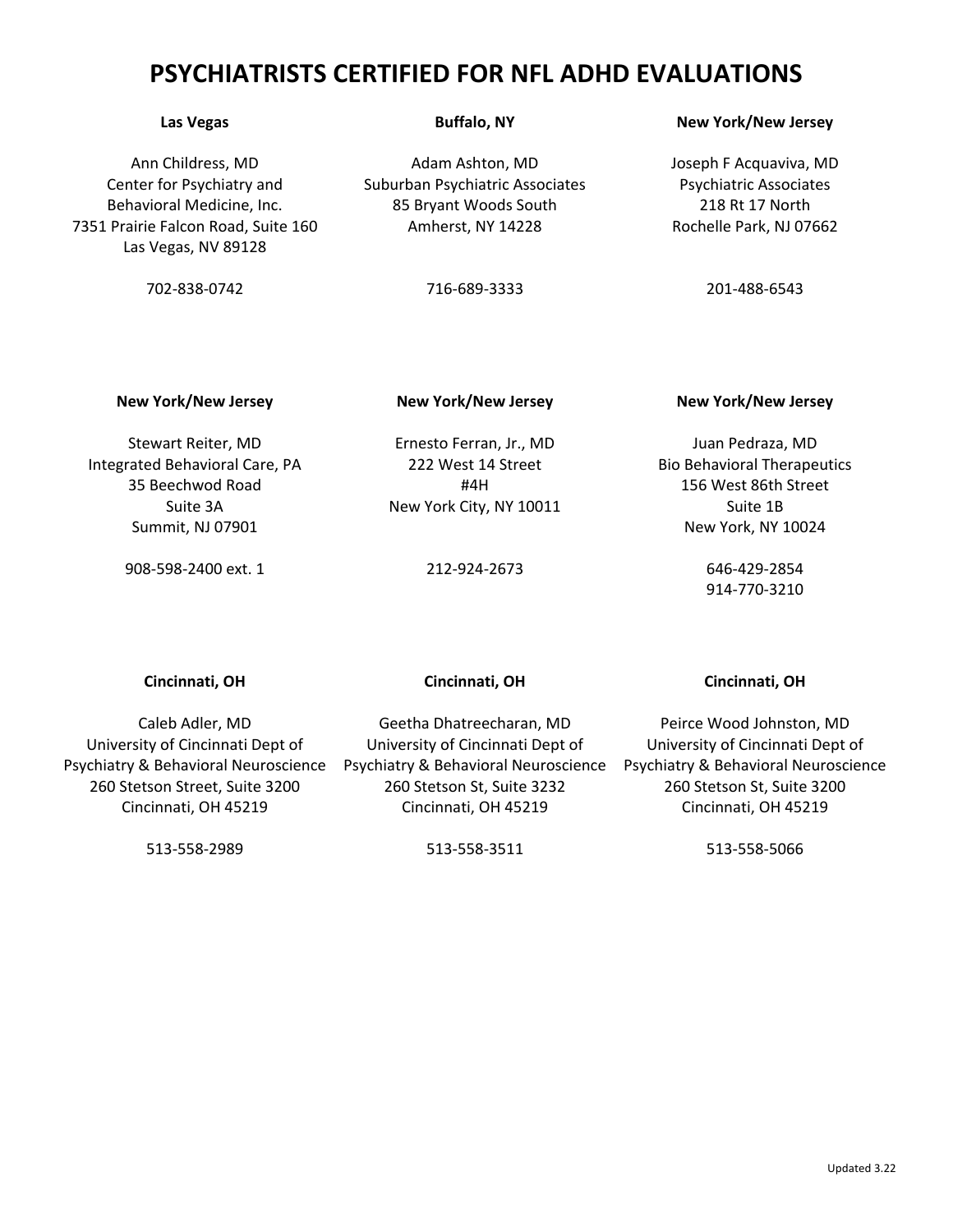## **Cleveland, OH**

Vincent Caringi, MD University Hospitals Case Medical School 10524 Euclid Ave, Suite 1155A Cleveland, OH 44106

**Cleveland, OH**

Mayur Pandya, DO Ace Sports Psychiatry 2000 Auburn Drive Suite 200 Beachwood, OH 44122

216-378-7635

#### **Philadelphia, PA**

Anthony L Rostain, MD, MA Cooper Behavioral Health at Camden Three Cooper Plaza Suite 307 Camden, NJ 8103

856-342-2328

**Pittsburgh, PA**

Kenneth Nash, MD Western Psychiatric Institute & Clinic, University of Pittsburgh

#### **Philadelphia, PA**

216-844-1719

**Philadelphia, PA**

Sean McBride, MD, PhD The Institute for Brain & Behavioral Health Choi McBride Medical Group 110 Marter Avenue, Suite 501, Building 500 Moorestown, NJ 08057

Shazia A Savul, MD Penn Behavioral Health 3535 Market Street Philadelphia, PA 19104

215-746-6701

646-305-4213

3811 O'Hara Street, Suite 513 Pittsburgh, PA 15213

412-246-6608

#### **Nasville, TN**

Corliss V Savoie, MD Green Hills Family Psych 4205 Hillsboro Pike Suite 203 Nashville, TN 37215

615-864-0992

Walt Elliston, MD 3800 Gaylord Parkway Suite 830 Frisco, TX 75034

**Dallas, TX**

469-800-5740

**Dallas, TX**

Heidi Bruty, MD 12720 Hillcrest Road # 120 Dallas, TX 75230

972-890-4402